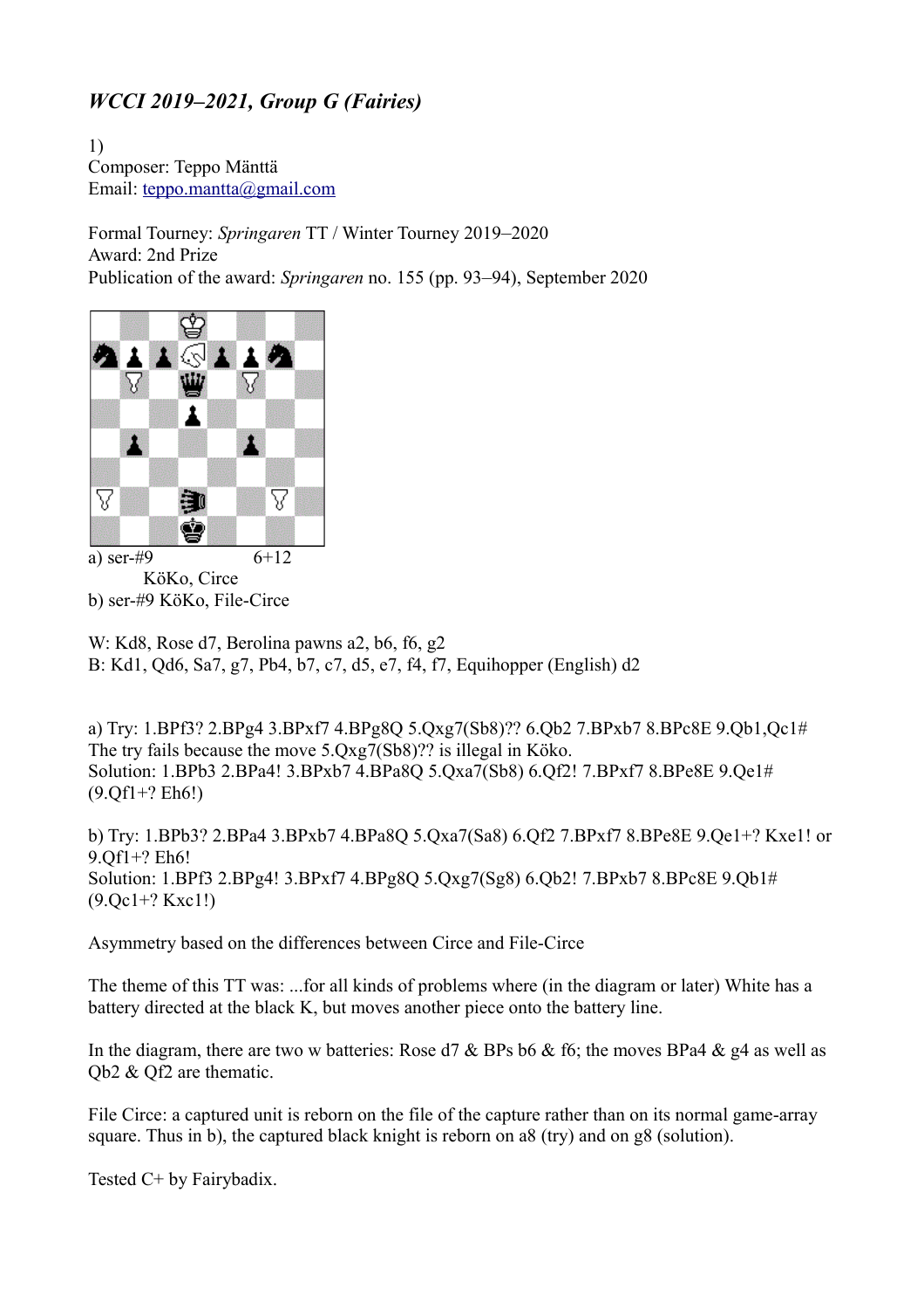Formal Tourney: *Springaren* TT / Winter Tourney 2020–2021 Award: 1st Prize Publication of the award: *Springaren* no. 158 (p. 57), June 2021



ser-#17 2+14

KöKo, no captures by White

a) diagram b) w Zebrarider a1 c) –bPs g4 & h7 (2+12); w Root-25-Leaper a1

W: Kf4, Sa1 B: Kd7, Rd8, e7, Ba2, Sc8, e8, Pa6, b4, d4, e3, f3, g4, h3, h7

a) 1.Sb3 2.Sd2 3.Se4 4.Sg5 5.Se6 6.Ke4 7.Kd3 8.Sg5 9.Se4 10.Sd2 11.Sb3 12.Kc4 13.Kc5 14.Sd2 15.Se4 16.Sg5 17.Kc6# b) 1.ZRd3 2.ZRb6 3.ZRe4 4.ZRc7 5.ZRa4 6.ZRg8 7.ZRe5 8.Ke4 9.Kd3 10.ZRb3 11.Kc4 12.Kc5 13.ZRd6 14.ZRa4 15.ZRd2 16.ZRh8 17.Kc6# c) 1.Rd5 2.Rh2 3.Re6 4.Ke4 5.Kd3 6.Rh2 7.Rc2 8.Rf6 9.Rb3 10.Kc4 11.Kc5 12.Rb8 13.Re4 14.Ra1 15.Rd5 16.Rh2 17.Kc6#

Fairy pieces: in b) Zebrarider is a variant of the Nightrider, with (2,3) steps; in c) Root-25-Leaper is a variant of the Knight, with  $(3,4)$  or  $(0,5)$ . steps

The theme of this TT was: ... for all kinds of problems where different white pieces close the same black line. In this problem the thematic squares are b3 (for Kc4), and e5 & e6 (for Ke4).

It is noteworthy here that, after leaving a1, all the white interference pieces have a very different route for the thematic squares, though the time needed is similar, 12 moves. During these routes there are various Rundlaufs and switchbacks; e.g. in c) the w Root-25-Leaper moves to h2 three times! In the mating position, those pieces each guard the square e6 (from g5, h8, and h2).

The judge was Kjell Widlert. Tested C+ by Fairybadix.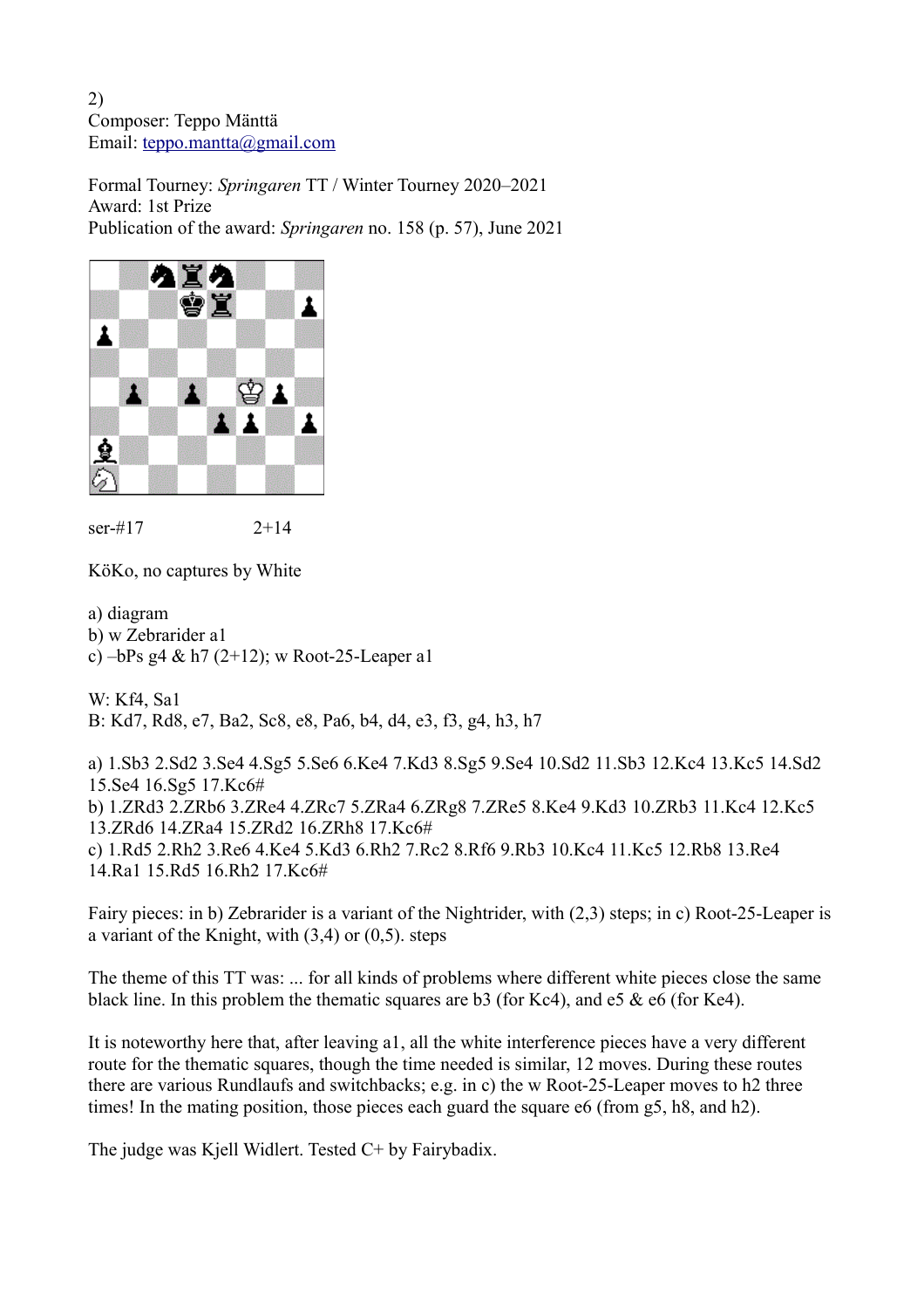18226, *Die Schwalbe* 303, June 2020 2 nd Place, Wenigsteiner-Jahrespreis 2020







a) diagram b) Rose  $h8\rightarrow c7$ 

KöKo, minimummer, PWC (= Platzwechselcirce)

W: Ka4

B: Kf3, Equihopper a6, Rose h8 (zero-moves by the Rose are allowed)

a) 1.Kb5 Ec4 2.Kc5 Ec6 3.Kd6 Ee6 4.Kd7 Rf7 (Now there follows a tempo manoeuver to reach the same position with the wK on f6.) 5.Ke7 Ee8 6.Kf8 Eg8 7.Kg7 Eg6 8.Kf6 Ee6 (The mission is accomplished.) 9.Kf5 Kf4+ 10.Ke4 Rf7 11.Kd5 Rf7 12.Kxe6 [Ed5] Rf7 13.Kf5 Kg4 14.Kg6 Rf7 15.Kxf7 [Rg6] Rg6 16.Kf6 Rg6 17.Kxg6 [Rf6] Kh5+ 18.Kf7 Rf6 19.Ke7 Rf6 20.Kxf6 [Re7] Re7 21.Ke6 Re7 22.Kd6 Re7 23.Kxe7 [Rd6] Ed7 24.Kxd6 [Re7] Re7 25.Ke6 Re7 26.Kxd7 [Ee6] Re7 27.Kd8 Re7 28.Kxe7 [Rd8] Rd8 29.Kd6 Ec6 30.Kc5 Ec4 31.Kxc4 [Ec5] Ec3 32.Kd3 Ee3 33.Ke2 Ee1 34.Kf2 Eg3 35.Kxg3 [Ef2] Kh4+ 36.Kg2 Kh3+ 37.Kh2 Rf3#

b) 1.Ka5 Ea4 2.Kxa4 [Ea5] Ea3 3.Kxa3 [Ea4] Ea2 4.Kb2 Ec2 5.Kb1 Rc3+ 6.Kb2 Rc3 7.Kb3 Rc3 8.Kxc3 [Rb3] Ec4 9.Kd3 Ke3+ 10.Ke4 Rb3 11.Kd5 Rb3 12.Kxc4 [Ed5] Rb3 13.Kd3 Ke2 14.Kc2 Rb3 15.Kxb3 [Rc2] Rc2 16.Kc3 Rc2 17.Kxc2 [Rc3] Kd1+ 18.Kb3 Rc3 19.Kb4 Rc3 20.Kxc3 [Rb4] Rb4 21.Kc4 Rb4 22.Kc5 Rb4 23.Kxb4 [Rc5] Eb5 24.Kxc5 [Rb4] Rb4 25.Kc4 Rb4 26.Kxb5 [Ec4] Rb4 27.Ka5 Rb4 28.Kxb4 [Ra5] Ra5 29.Kc5 Ec6 30.Kd6 Ee6 31.Kxe6 [Ed6] Ef6 32.Kf5 Ef4 33.Kg4 Eh4 34.Kg3 Ef2 35.Kxf2 [Eg3] Ke1+ 36.Kg2 Kf1+ 37.Kg1 Rf3#

The lone wK forces the black men to the southeast corner for echo mates.

The award of *Die Schwalbe* fairies 2020 has not yet been published. The Wenigsteiner-Jahrespreis 2020 award can be found in the internet.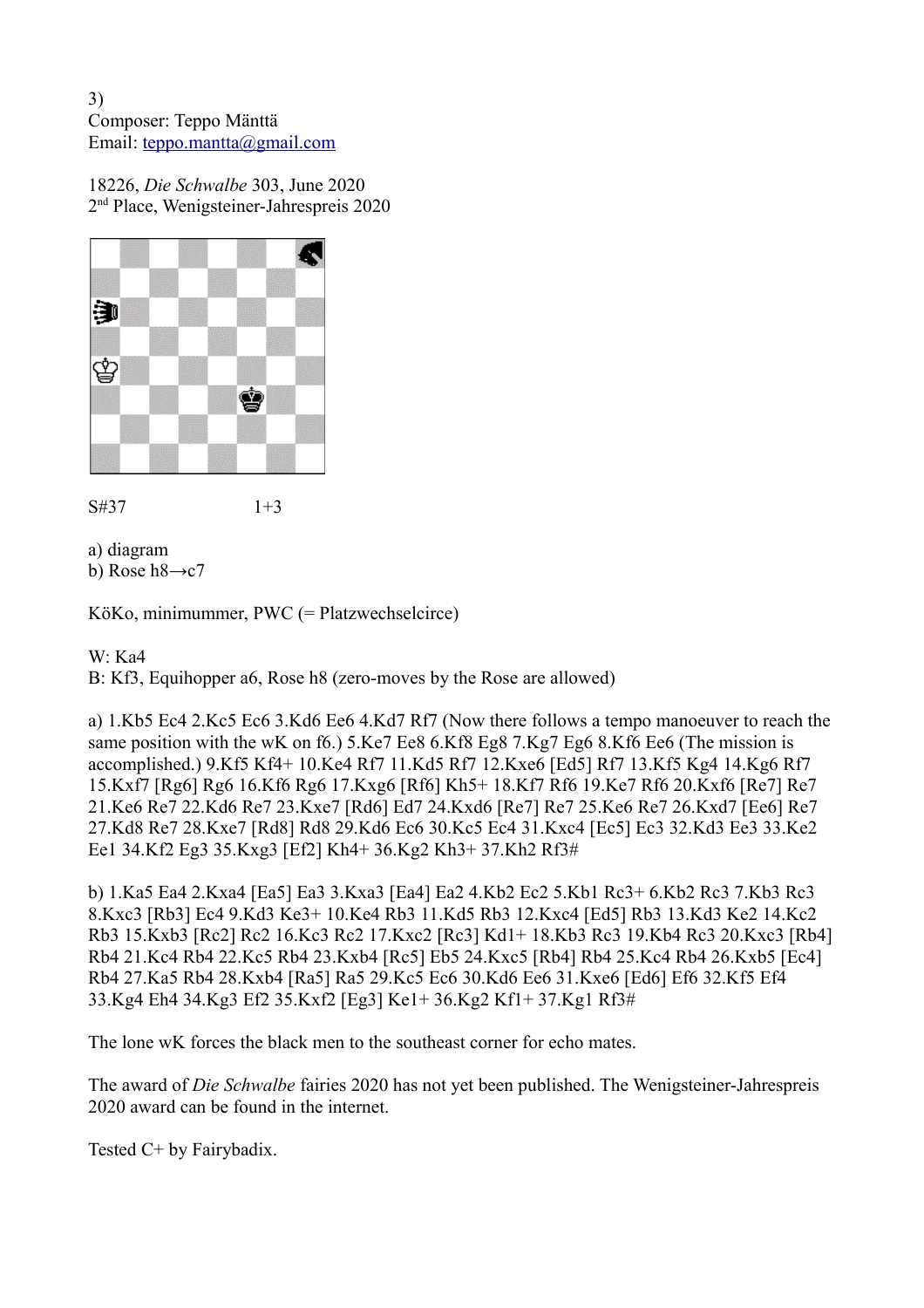18158, *Die Schwalbe* 302, April 2020 Dedicated to Jorma Paavilainen, 60 years 6<sup>th</sup> to 7<sup>th</sup> Place, Wenigsteiner-Jahrespreis 2020



S#35 1+3

KöKo, minimummer, PWC (= Platzwechselcirce)

## W: Kh4,

B: Kh7, Pc6, Rose g4 (zero-moves by the Rose are allowed)

1.Kg3 Rg4 2.Kf3 Rg4 3.Kxg4 [Rf3] Rf3 4.Kf4 Rf3 5.Ke4 Rf3 6.Kd5 c5 7.Ke4! (tempo) Rf3 8.Kd5 c4 9.Kxc4 [Pd5] d4 10.Kc3 d3 11.Kc2 d2 12.Kd1 Re1 13.Ke2 Re1 14.Kxd2 [Pe2] Re1 15.Kxe1 [Rd2] Rd2 16.Kf2 Rd2 17.Kxe2 [Pf2] Rd2 18.Kxd2 [Re2] Re2 19.Ke3 Re2 20.Kf3 Re2 21.Kxe2 [Rf3] Rf3 22.Kf1 Rf3 23.Kg2 Rf3 24.Kxf2 [Pg2] Rf3 25.Kg3 Rf3 26.Kxg2 [Pg3] Rf3 27.Kh3 Rf3 28.Kg4 Rf3 29.Kxf3 [Rg4] Rg4 30.Kf4 Rg4 31.Kg5 Rg4 32.Kxg4 [Rg5] Rg5 33.Kf4 Rg5 34.Kxg5 [Rf4] Kh6+ 35.Kh4 Kh5# (36.Kxg3[Ph4]??)

The wK makes a long Rundlauf to get the bP to g3. The zero-moves by the Rose are used for that purpose, but as Rose cannot make the zero-moves on every square, it must be forced onto such squares where the zero-moves are possible.

The award of *Die Schwalbe* fairies 2020 has not yet been published. The Wenigsteiner-Jahrespreis 2020 award can be found in the internet.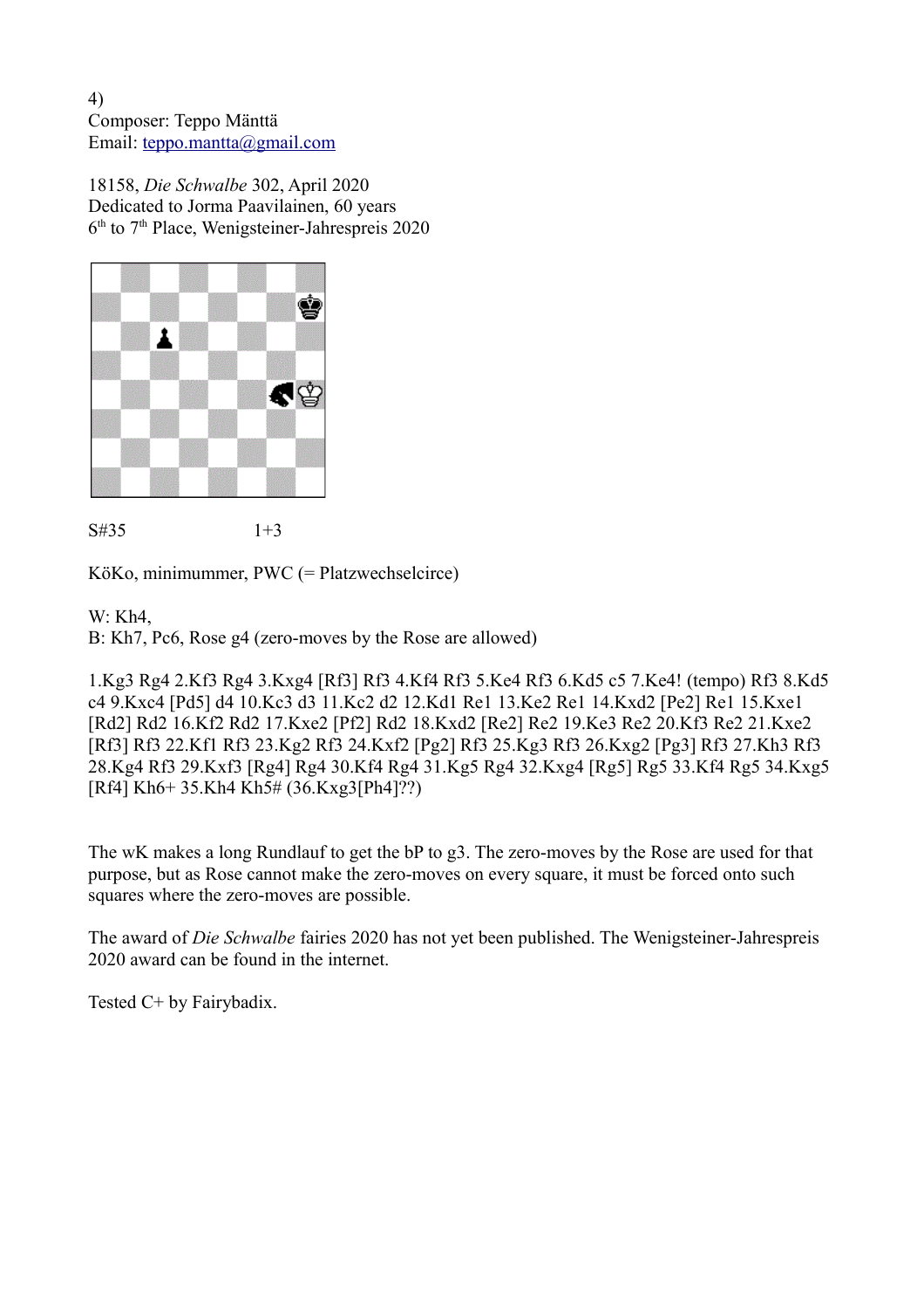12480, *feenschach* 244, February–April 2021 Dedicated to Eric Huber, 50 years



 $==50$  (direct double stalemate)  $0+0+4n$ 

Circe, KöKo, maximummer

neutral pieces: Zero a1 (0), Alfilrider a8 (AR), Dabbabarider h1 (DR), Giraffe h8 (GI)

Zero: a (0,0) leaper, zero moves are allowed, Alfilrider: a (2,2) rider, Dabbabarider: a (0,2) rider, Giraffe: a (1,4) leaper

The main variation is: 1.nARg2! nDRb1(!) 2.n0a1-a1! (tempo) nDRh1 3.nDRh3 nGIg4 4.nDRf3 nARe4 5.nDRd3 nGIc3 6.nDRb3 nDRf3 7.nGIg2 nARxg2(nGIg8) 8.nDRh3 nGIh4 9.nDRf3 nARe4 10.nDRh3 nGId3(!) 11.nDRxd3(nGId1) nGIe5 12.nDRd5 nARc6 13.nDRf5 nDRb5 14.nGIa6 nGIb2 15.nDRd5 nGIxc6(nARc8) 16.nARe6 nARa2 17.n0a1-a1! (tempo) nARe6 18.nDRf5 nARa2 19.nGIg5 nARe6 20.nDRd5 nARa2 21.nGIc4 nARxc4(nGIc8) 22.nARe6 nARa2 23.nDRd7 nARe6 24.nARxc8(nGIc1) nDRd1 25.nDRb1 nDRb7 26.nARa6 nDRb1 27.nDRd1 nARe2 28.nDRf1 nGIg2 29.nDRf3 nARg4 30.nDRf5 nGIf6 31.nDRh5 nARe6 32.nDRd5 nARa2 33.nARc4 nGIb5 34.nARe6 nARa2 35.nGIxa1! nARe6 36.nARc4 nGIb5 37.nARe6 nGIf6 38.nDRf5 nARg4 39.nDRf7 nDRf3 40.nGIg2 nARe2 41.nDRd3 nGIc3 42.nDRb3 nDRf3 43.nGIg4 nARxg4(nGIg8) 44.nGIh4 nARe2 45.nDRf1 nGId3 46.nDRd1 nARc4 47.nDRxd3(nGId1) nGIc5 48.nDRb3 nARa2 49.nDRb1! nGIxb1(nDRb8) 50.nDRb2==

The supposed stalemate position is nARa2+nDRb2+nGIb1. To achieve that goal, the following is necessary:

1) The neutral Zero a1 has to make two tempo moves, 2.n0a1-a1! and 17.n0a1-a1!.

2) The neutral Zero a1 must be captured (without a Circe rebirth) by the neutral Giraffe:

35.nGIxn0a1. The neutral Alfilrider and the neutral Dabbabarider are basically moving on the white squares, so they are not likely to make the capture of the neutral Zero on a black square a1. 3) In order to reach the square b2 in the stalemate position, the neutral Dabbabarider has to move from the white squares to a black square. That is possible only with the help of a Circe rebirth, which happens in the last minute: 49.--- nGIxb1(nDRb8) and then the neutral Dabbabarider can make the stalemating move 50.nDRb8-b2==.